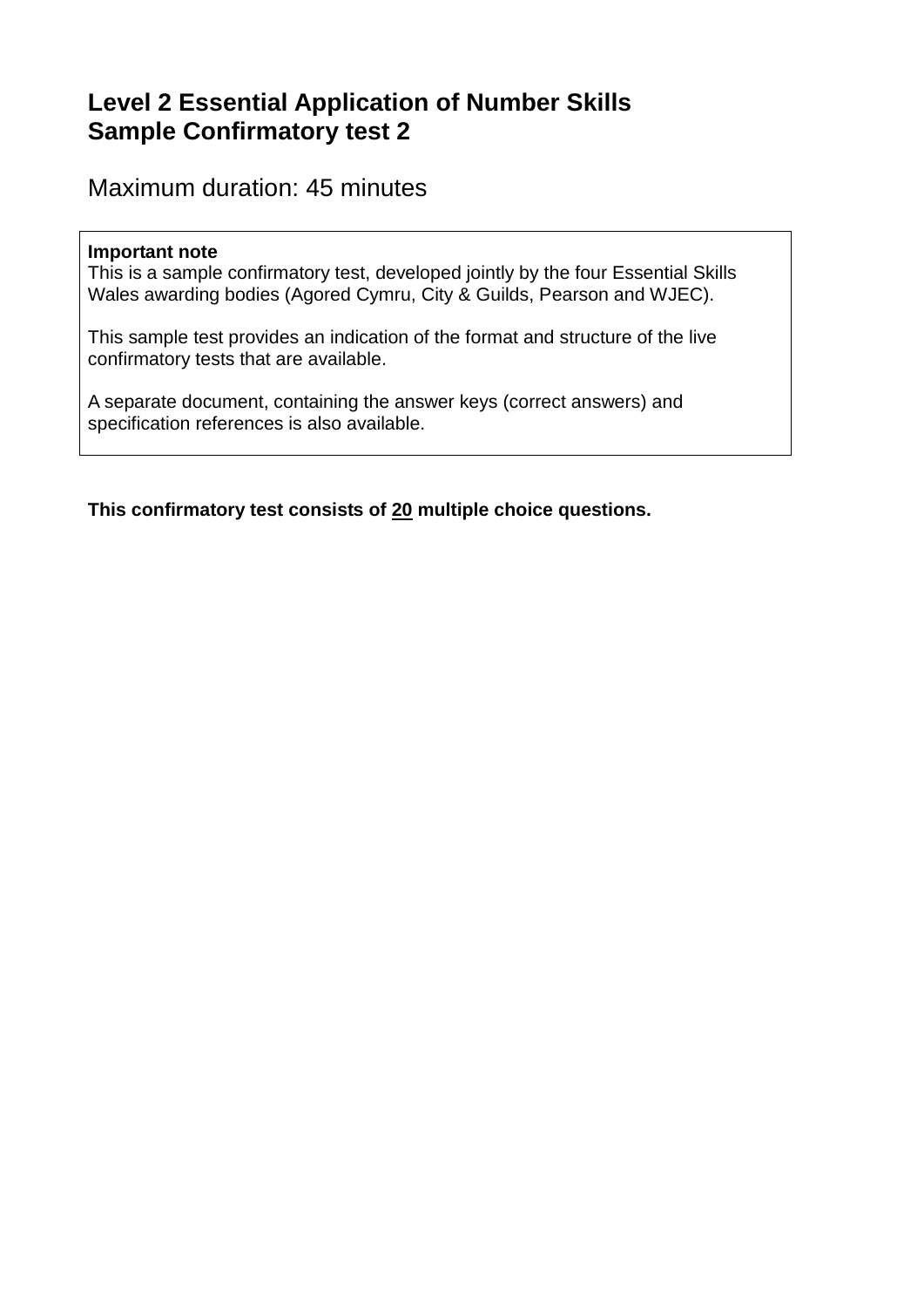#### **Questions 1 to 4 are about a swimming pool.**



**1** This graph shows the air and water temperatures of a swimming pool over one week.

The water temperature should be  $1^{\circ}$ C lower than the air temperature.

On which day was the water temperature exactly  $1^{\circ}$ C less than the air temperature?

| A | Wednesday |  |
|---|-----------|--|
| B | Thursday  |  |
| C | Friday    |  |
| D | Saturday  |  |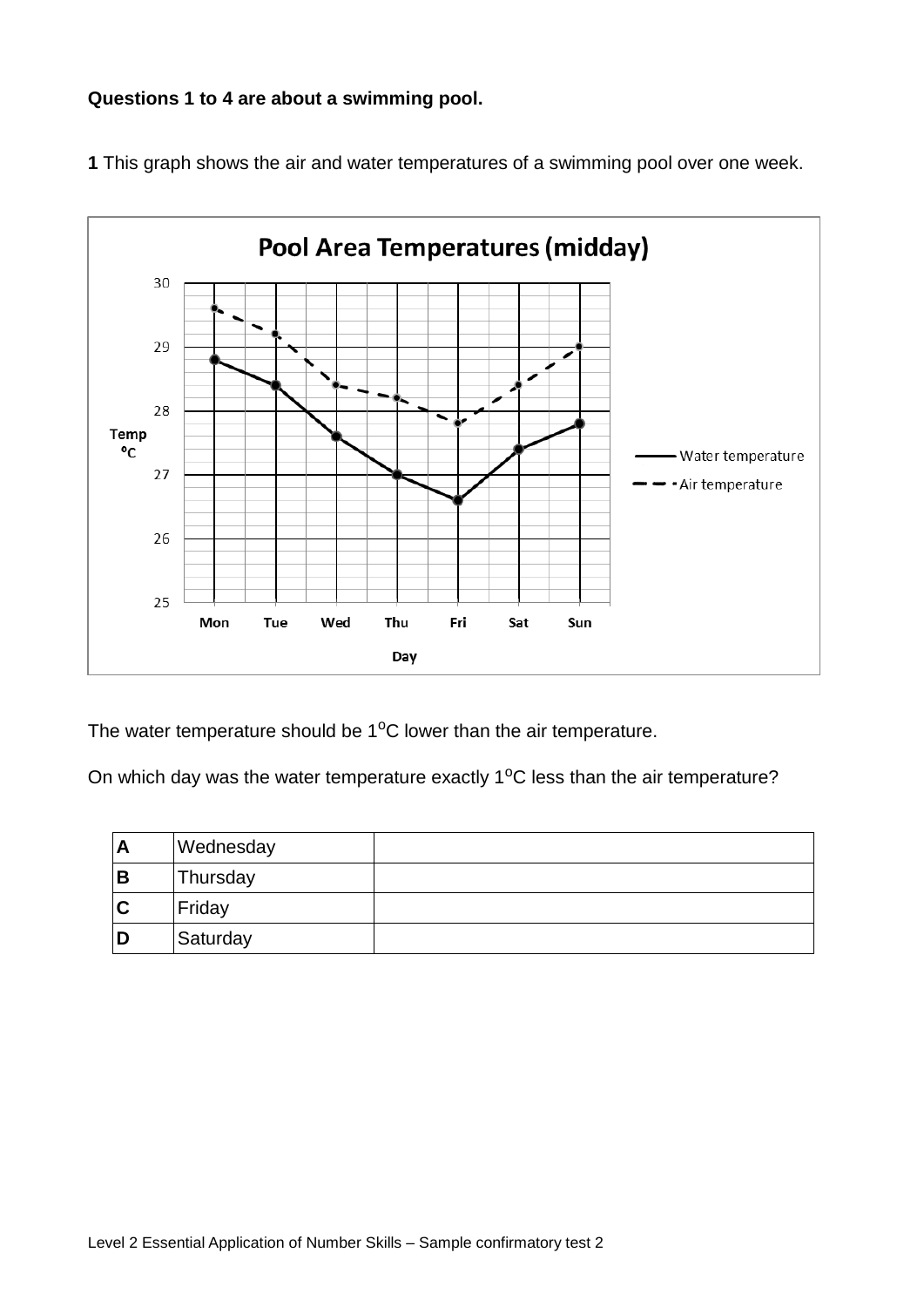**2** There is also an outside pool. The table below shows the pool temperatures at midday over one week.

| Midday Outdoor Pool Temperatures (°C)                                                                         |      |      |      |      |      |      |
|---------------------------------------------------------------------------------------------------------------|------|------|------|------|------|------|
| Wednesday<br>Tuesday<br><b>Monday</b><br><b>Saturday</b><br><b>Thursday</b><br><b>Friday</b><br><b>Sunday</b> |      |      |      |      |      |      |
| 20.5                                                                                                          | 20.3 | 19.7 | 20.5 | 21.4 | 22.0 | 21.8 |

Water temperatures should be kept within a range of  $2^{\circ}$ C.

What was the range of water temperatures in that week?

| Α | $1.3^{\circ}$ C  |  |
|---|------------------|--|
| B | $2.3^{\circ}C$   |  |
| C | $20.5^{\circ}$ C |  |
| D | $22.0^{\circ}C$  |  |

**3** The pool is 20 metres long and 7 metres wide. The water is 1.2 metres deep.

A chemical is added to the water to keep it clean. This is the label on the container.



How much of the chemical is added to the pool?

| A | 84 ml  |  |
|---|--------|--|
| B | 168 ml |  |
| C | 700 ml |  |
|   | 840 ml |  |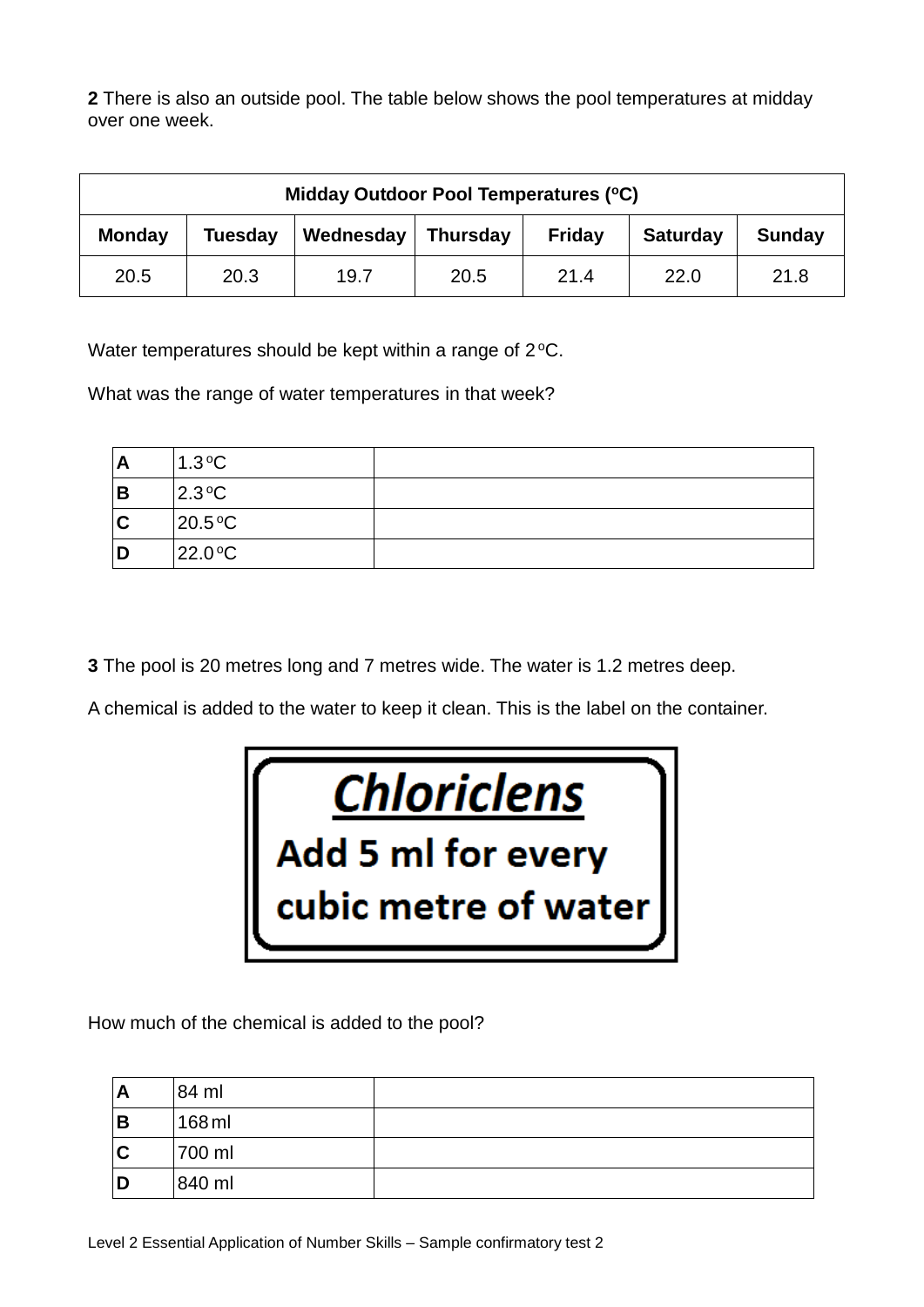**4** Every autumn, the pool is drained for maintenance. The water is drained out of the pool at 50 litres per minute.

# **1 litre = 0.001 cubic metres**

How long will it take to drain 1 cubic metre of water from the pool?

| A | 50 minutes |  |
|---|------------|--|
| В | 20 minutes |  |
| C | 5 minutes  |  |
| D | 2 minutes  |  |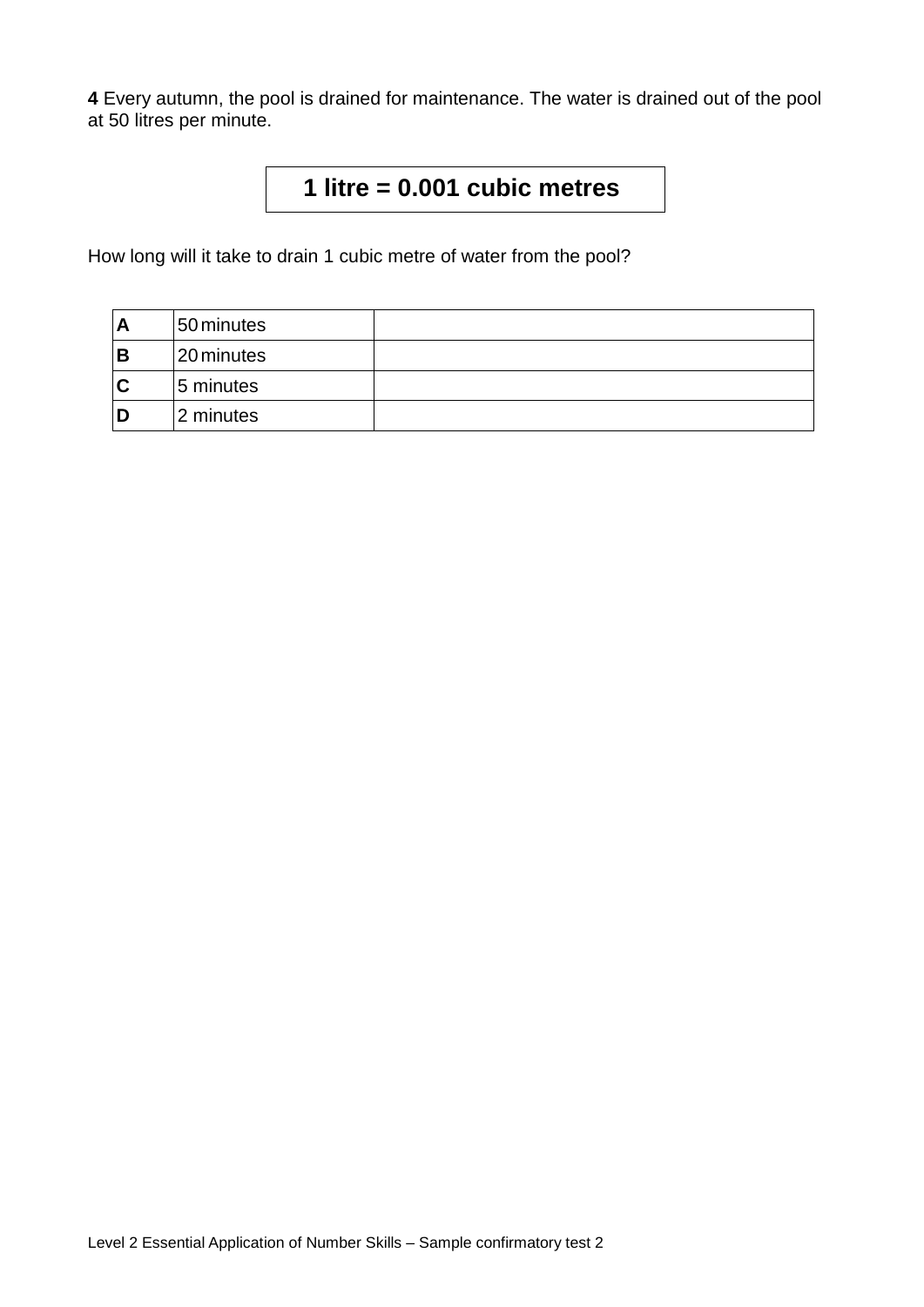#### **Questions 5 to 10 are about decorating**

**5** This formula can be used to calculate how many tiles are needed to cover a wall.

$$
n = \frac{Lh}{S^2}
$$

 $n =$  number of tiles

 $L =$  length of wall in metres

- $h =$  height of wall in metres
- $S = side$  length of the tile in metres

A wall is 1.5 metres long and 2.1 metres high.

It must be covered with square tiles with a side length of 0.3 metres.

How many tiles are needed to cover the wall?

| $\mathbf{A}$ |    |  |
|--------------|----|--|
| -<br>В       | 29 |  |
| C            | 35 |  |
| D            | Δſ |  |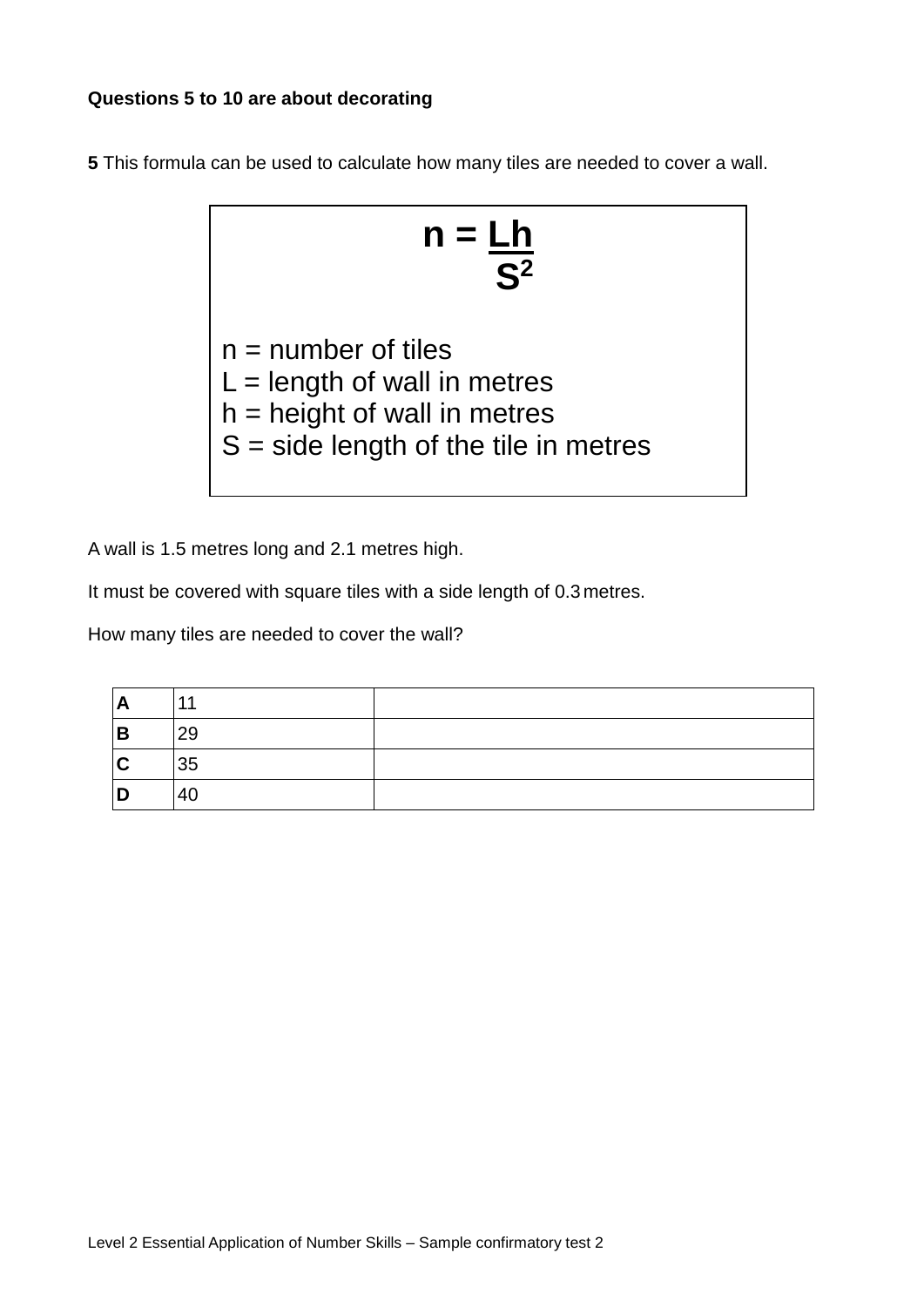**6** A box of 8 square tiles costs £12.50

Each tile has a side length of 20 cm.

The tiles cannot be bought individually.

A decorator has to tile  $1m^2$  of wall.

He buys enough boxes of tiles for the job.

How much does he pay for the boxes of tiles?

| A | £62.50 |  |
|---|--------|--|
| В | £50    |  |
| C | £48    |  |
| D | £37.50 |  |

**7** Five litres of adhesive are needed for every 2m<sup>2</sup> of wall.

The wall is 6 metres long and 3.5 metres high.

How many litres of adhesive are needed?

| A           | 8.4 litres  |  |
|-------------|-------------|--|
| B           | 12.6 litres |  |
| $\mathbf C$ | 35.0 litres |  |
| D           | 52.5 litres |  |

**8** The decorator buys a shower to install in a bathroom.

The shower cost £140 without VAT.

VAT is 20%

How much does the shower cost with the VAT added?

| A | £147 |  |
|---|------|--|
| B | £154 |  |
| C | £160 |  |
| D | £168 |  |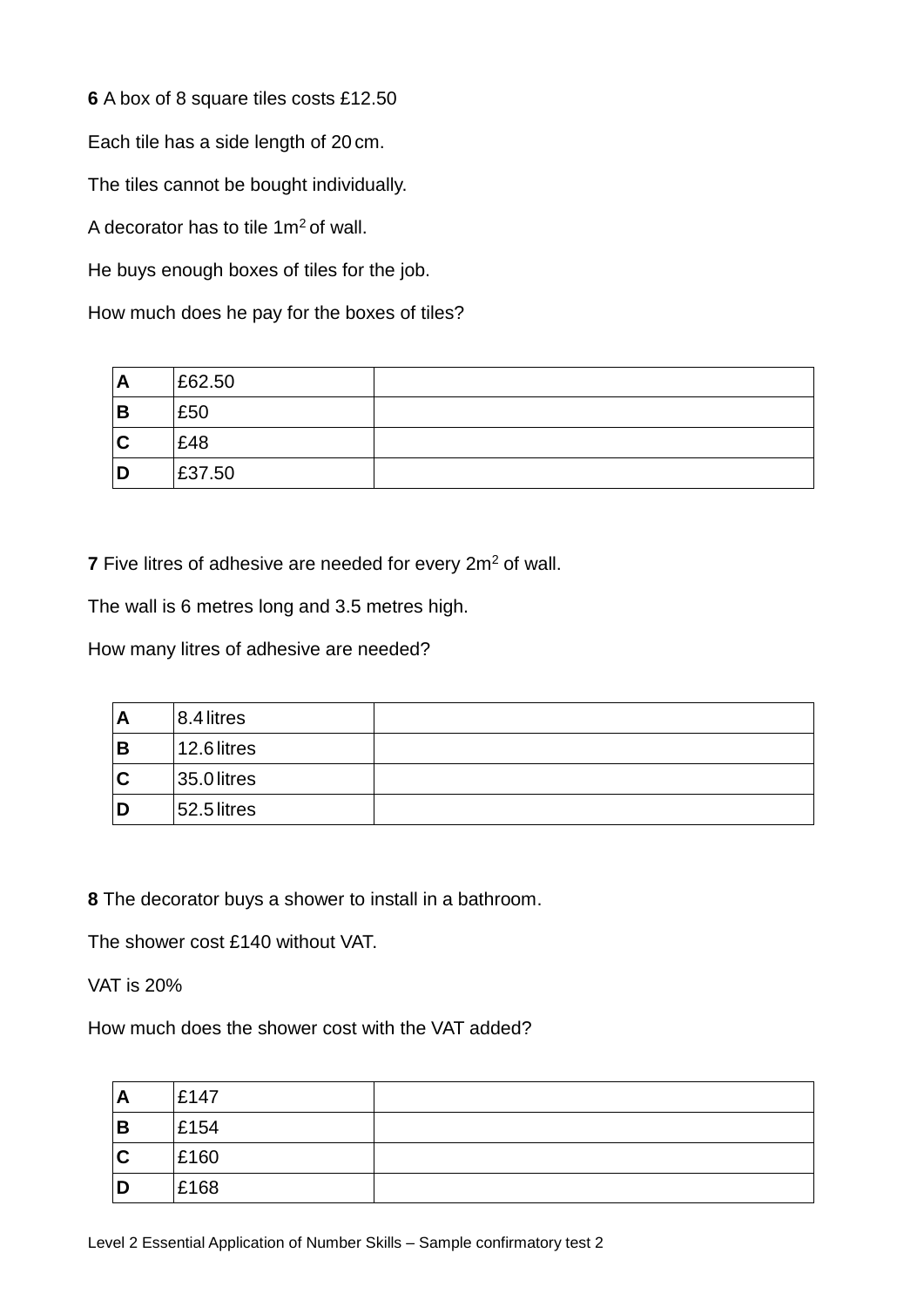**9** This formula is used to calculate the total pay of a decorator.

# $C = 1.1(Rh + 21)$

 $C =$  total cost  $(f)$  $R$  = rate per hour (£)  $h =$  number of hours

A decorator's hourly rate is £12 per hour.

He does 8 hours work.

What is his total pay?

| A | £382.80 |  |
|---|---------|--|
| B | £128.70 |  |
| C | £126.60 |  |
| D | £118.10 |  |

**10** A decorator works from 8:15 am to 4:30 pm a day for 5 days a week.

He has a one hour break each day.

What is the total time he works in a week?

| Α   | 31 hours 15 minutes |  |
|-----|---------------------|--|
| В   | 33 hours 45 minutes |  |
| C   | 36 hours 15 minutes |  |
| . D | 41 hours 15 minutes |  |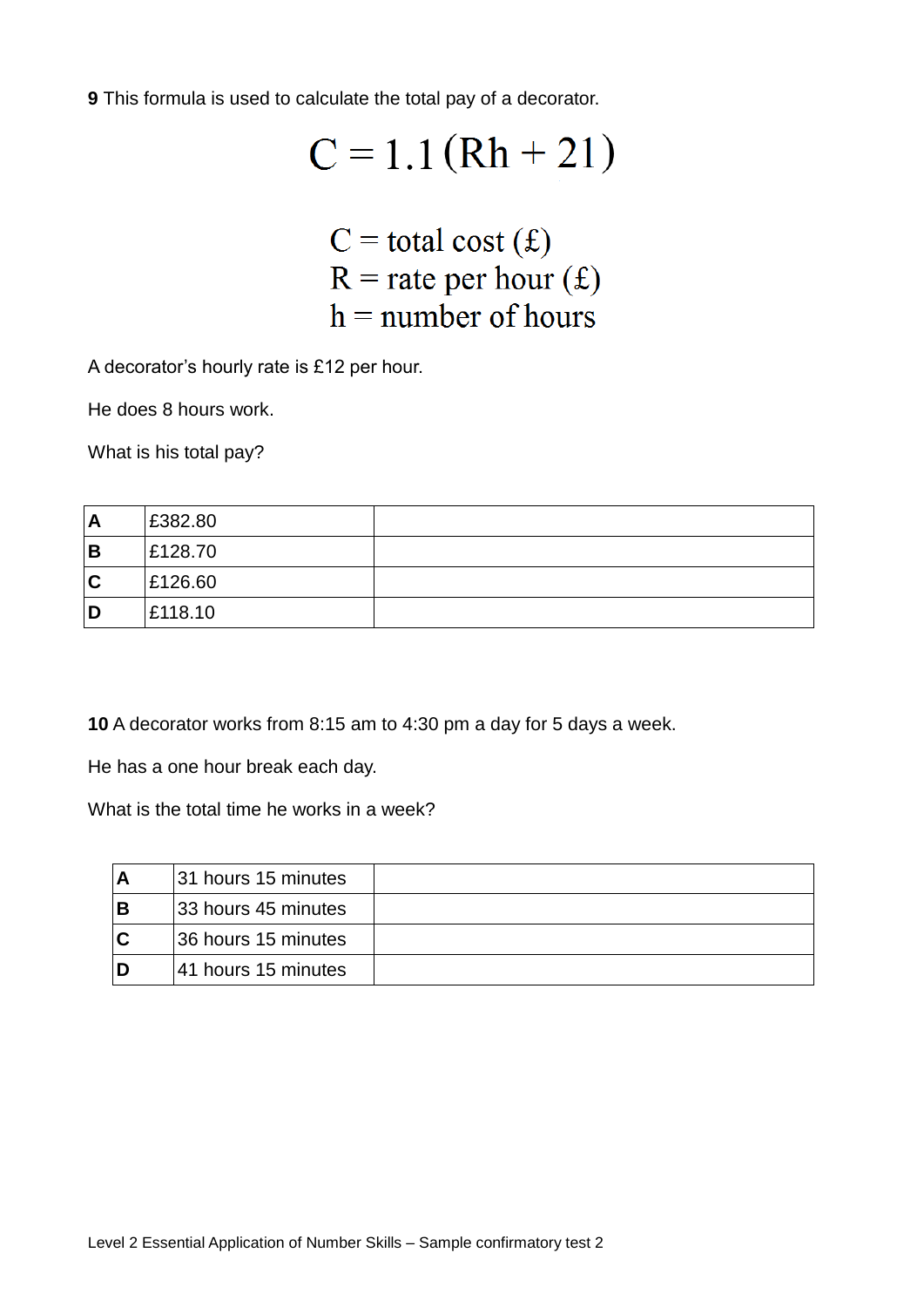## **Questions 11 to 16 are about keeping fit.**

**11** This table shows some activities and the calories used over certain times.

| <b>Activity</b> | <b>Time Spent</b> | <b>Calories Used</b> |
|-----------------|-------------------|----------------------|
| Swimming        | 20 minutes        | 230                  |
| Walking         | 30 minutes        | 130                  |
| Cycling         | 1 hour            | 550                  |
| Jogging         | 10 minutes        | 100                  |

Which activity uses the most calories in one hour?

| A | Swimming |  |
|---|----------|--|
| в | Walking  |  |
| C | Cycling  |  |
| D | Jogging  |  |

**12** This is a different exercise programme.

| <b>Type of exercise</b> | <b>Total time per week</b><br>(hours) |
|-------------------------|---------------------------------------|
| Walking                 | 5                                     |
| Jogging                 | $1\frac{1}{2}$                        |
| Cycling                 | $2\frac{1}{2}$                        |
| Swimming                | $3\frac{1}{2}$                        |

What percentage of the total time exercising is spent cycling?

| A | 4%  |  |
|---|-----|--|
| B | 5%  |  |
| C | 20% |  |
| D | 25% |  |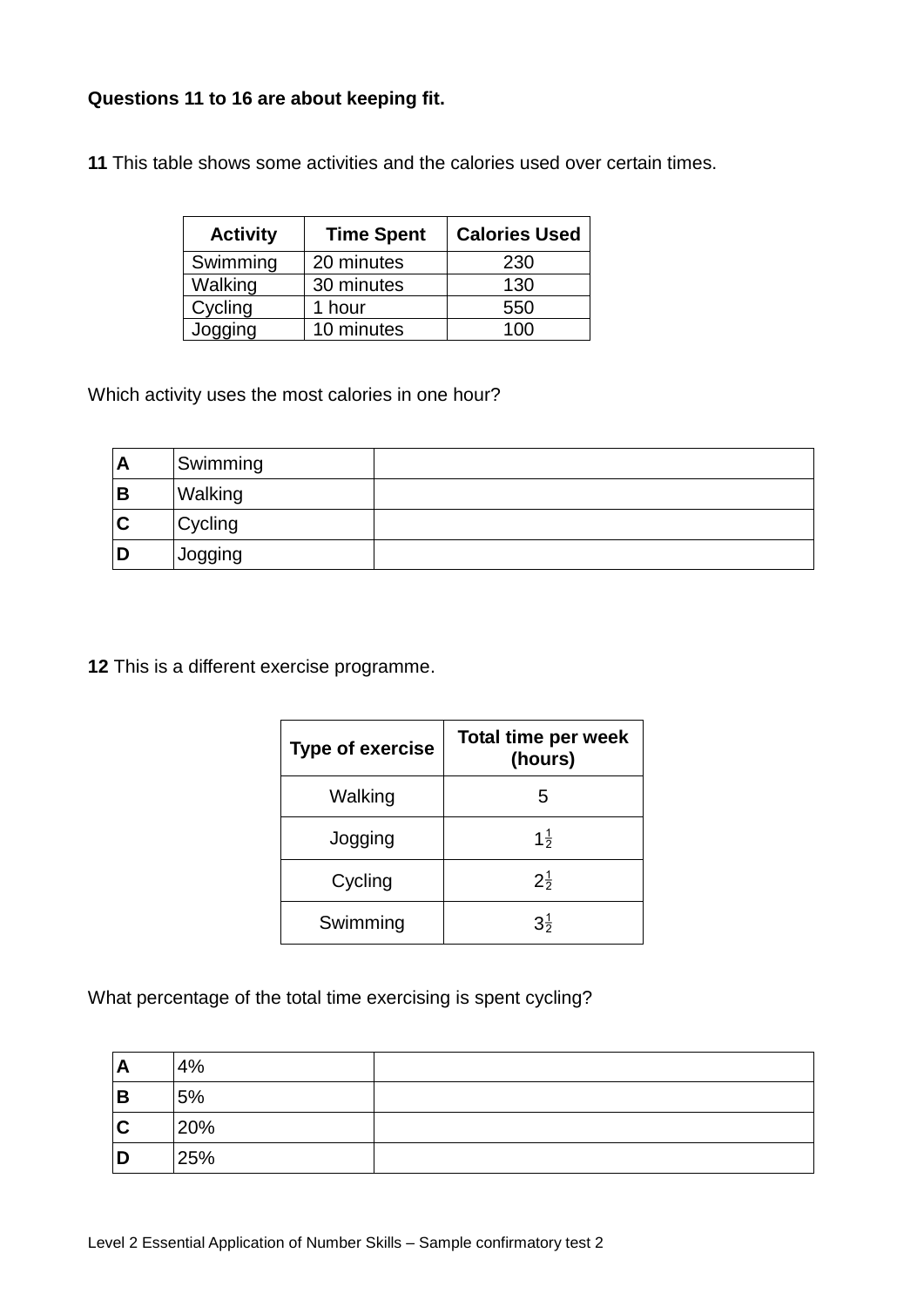**13** A cyclist rides for  $2\frac{1}{2}$  hours and covers 65 kilometres.

What is the average speed of the cyclist?

| A | 32.5 km/h  |  |
|---|------------|--|
| В | 26.0 km/h  |  |
| C | 16.25 km/h |  |
| D | 13.0 km/h  |  |

**14** These are the times for 6 runners in a fun run.

| 70 mins   52 mins   58 mins   62 mins   52 mins   54 mins |  |  |  |  |  |
|-----------------------------------------------------------|--|--|--|--|--|
|-----------------------------------------------------------|--|--|--|--|--|

What is the median time?

| A | 52 minutes |  |
|---|------------|--|
| В | 56 minutes |  |
| C | 58 minutes |  |
| D | 60 minutes |  |

**15** On one day a person runs 5.4 km.

For her next run she wants to increase the distance by a third.

What is the distance of her next run?

| A        | 1.8 km |  |
|----------|--------|--|
| <b>B</b> | 5.7 km |  |
| IC       | 7.2 km |  |
| I D      | 8.4 km |  |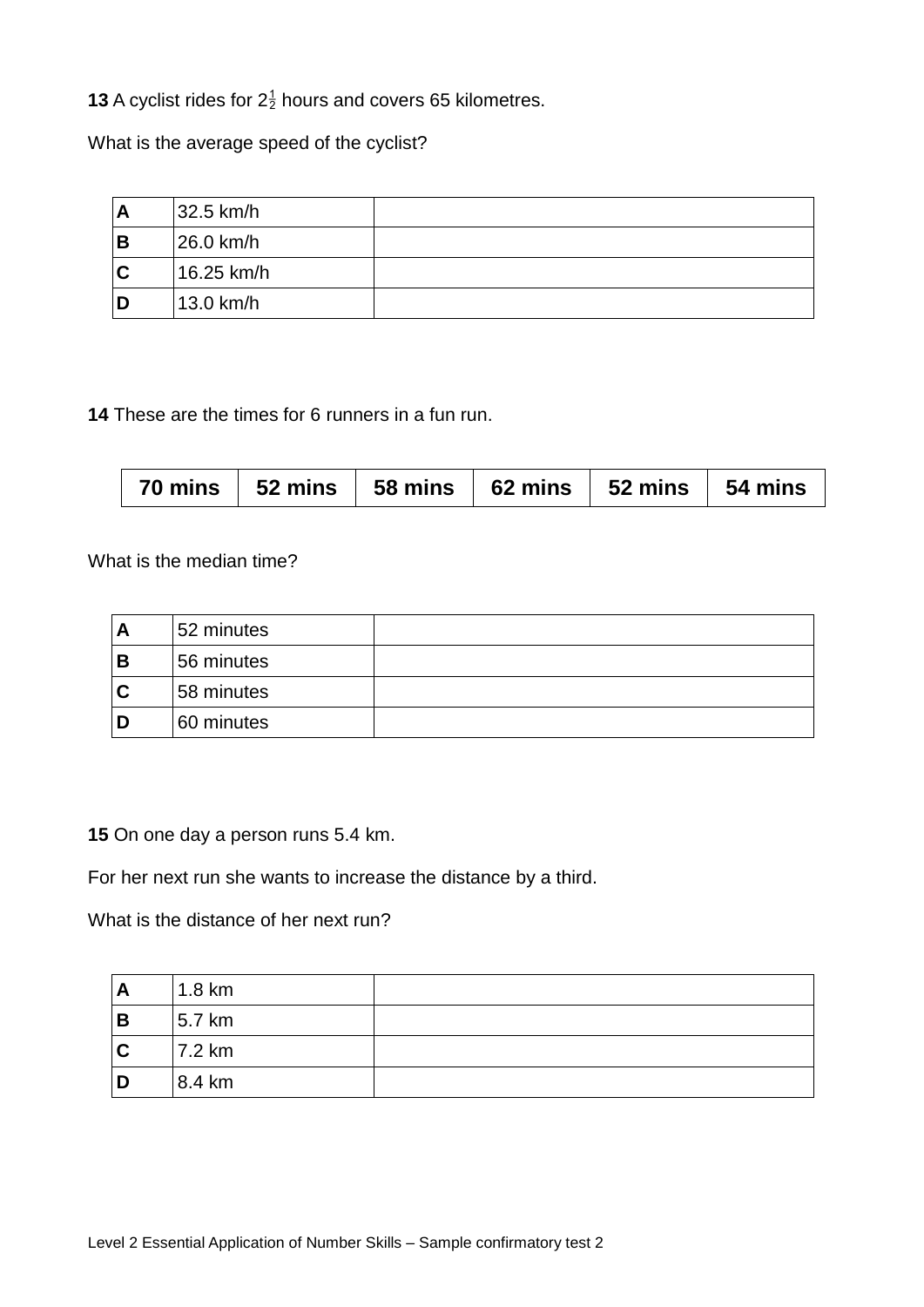**16** A person lifts a 12 pound kettlebell in an exercise session.



1 pound  $= 0.45$  kg

What is 12 pounds in kilograms (kg)?

| A | 5.4 kg   |  |
|---|----------|--|
| B | 11.6 kg  |  |
| C | 12.45 kg |  |
| D | 26.7 kg  |  |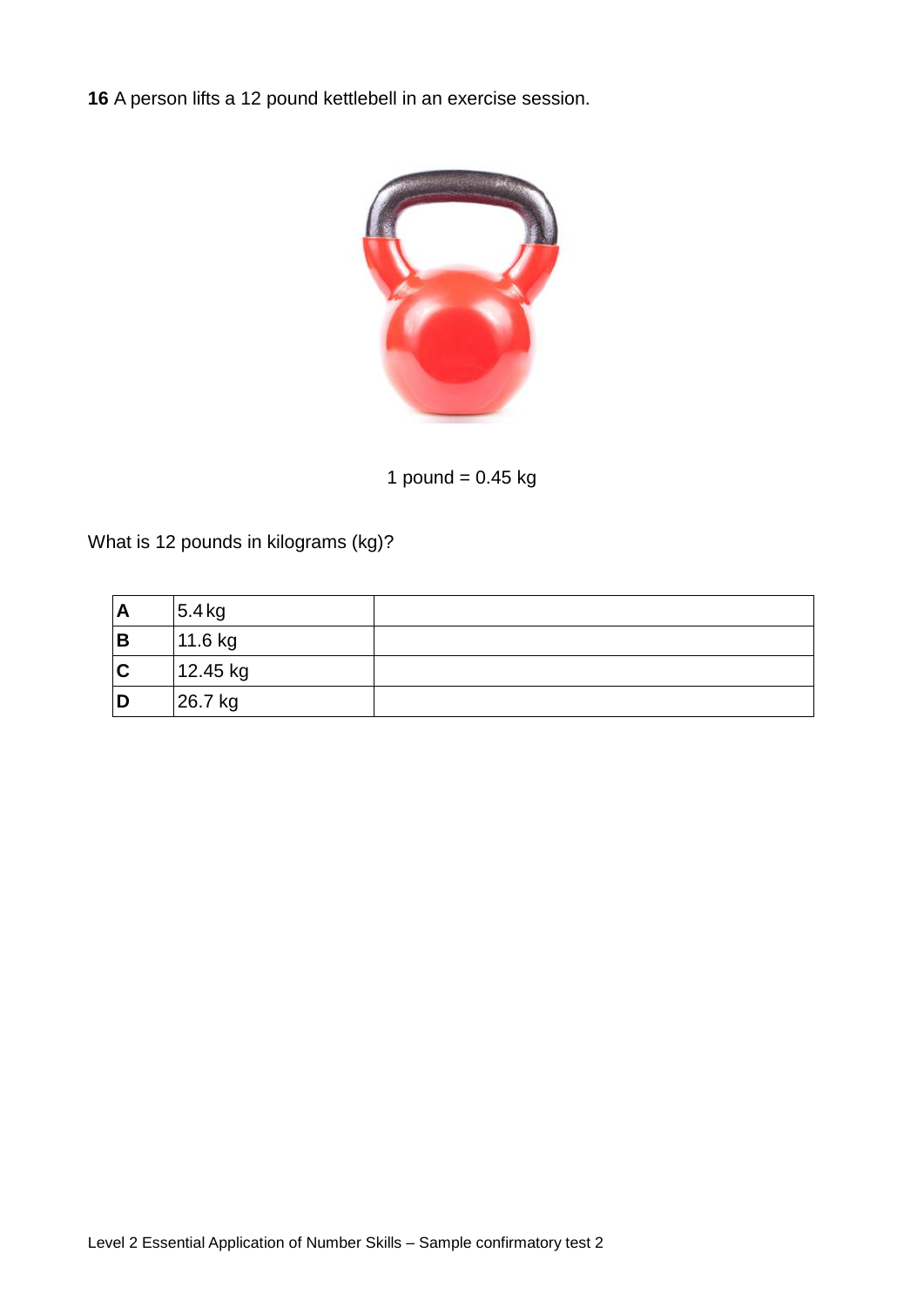### **Questions 17 to 20 are about managing money.**

|    |   |   |                | <b>January</b> |   |                   |                                           |   |   | <b>February</b>            |   |   |                |    |   |   | March |                   |   |                      |
|----|---|---|----------------|----------------|---|-------------------|-------------------------------------------|---|---|----------------------------|---|---|----------------|----|---|---|-------|-------------------|---|----------------------|
| S  | M |   | W              |                | F | S                 | S                                         | M |   | W                          |   | F | S              | S  | M |   | W     |                   | F | S                    |
|    |   |   | $\overline{2}$ | З              | 4 | 5                 |                                           |   |   |                            |   |   | $\overline{2}$ |    |   |   |       |                   | 1 | 2                    |
|    |   |   |                |                |   |                   |                                           |   |   |                            |   |   |                | з  | 4 | 5 | 6     | 7                 | 8 | 9                    |
| 6  | 7 | 8 | 9              |                |   | 10 11 12          | 3                                         | 4 | 5 | 6                          | 7 | 8 | 9              |    |   |   |       | 11 12 13 14 15 16 |   |                      |
| 13 |   |   |                |                |   | 14 15 16 17 18 19 |                                           |   |   | 10  11  12  13  14  15  16 |   |   |                |    |   |   |       | 18 19 20 21 22 23 |   |                      |
|    |   |   |                |                |   |                   |                                           |   |   |                            |   |   |                |    |   |   |       |                   |   |                      |
|    |   |   |                |                |   |                   | 20 21 22 23 24 25 26 17 18 19 20 21 22 23 |   |   |                            |   |   |                |    |   |   |       |                   |   | 24 25 26 27 28 29 30 |
| 27 |   |   | 28 29 30 31    |                |   |                   |                                           |   |   | 24 25 26 27 28             |   |   |                | 31 |   |   |       |                   |   |                      |

**17** This is a calendar for the first three months of the year.

In the first week of January, Gwen starts saving for her holiday.

Every Thursday, she puts £25 into a bank account.

On what date will she have saved £300?

| A | 7 March  |  |
|---|----------|--|
| B | 14 March |  |
| C | 21 March |  |
| D | 28 March |  |

**18** Gwen pays a bill for \$186 on the internet.

She uses this conversion rate:

 $£2 = $3$ 

What is \$186 in pounds?

| A           | £64  |  |
|-------------|------|--|
| B           | £96  |  |
| $\mathbf c$ | £124 |  |
| D           | £279 |  |